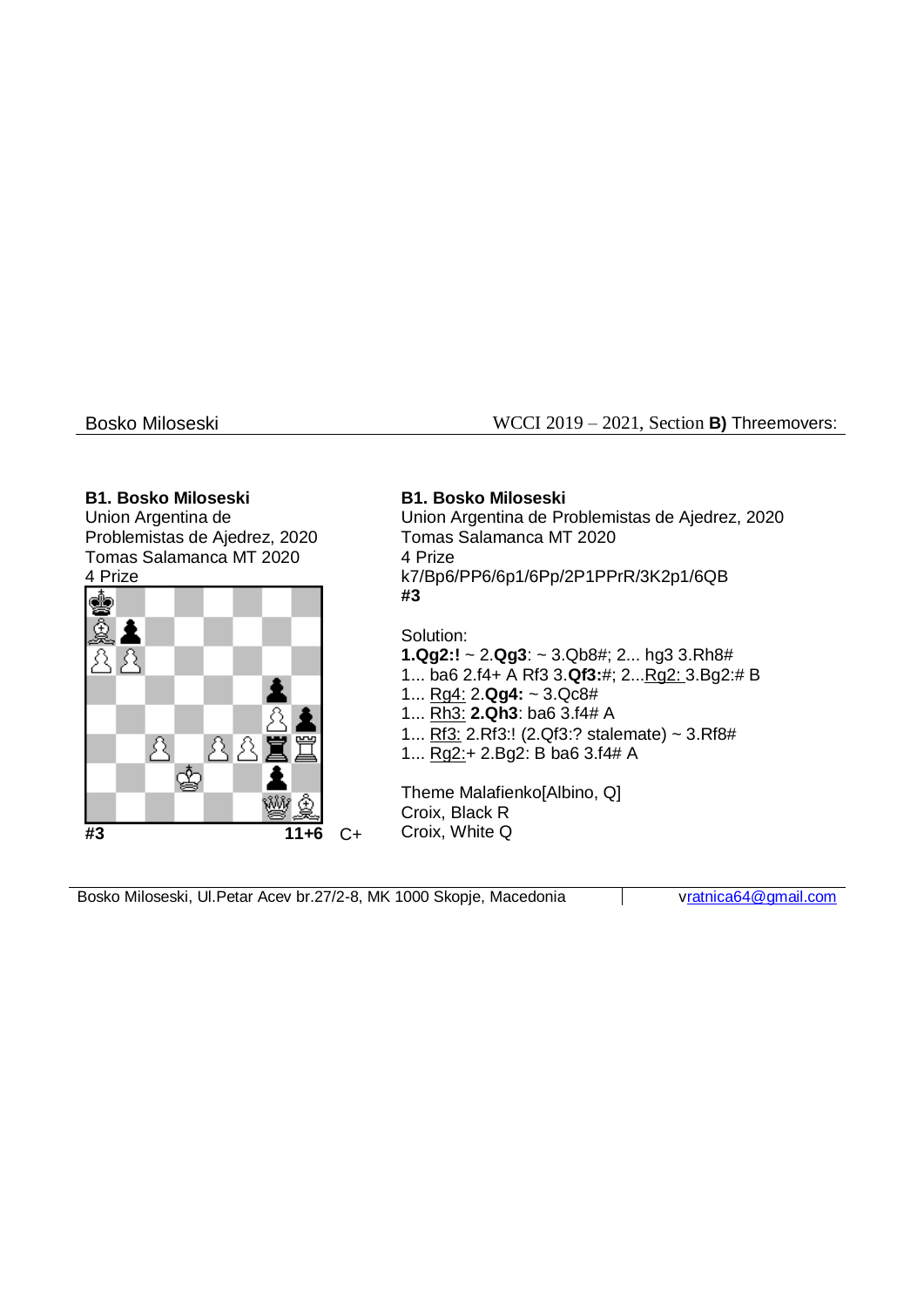## Bosko Miloseski WCCI 2019 – 2021, Section **B)** Threemovers

### **B2. Bosko Miloseski**

5 CT of FRME 2019



**B2. Bosko Miloseski** 5 CT of FRME 2019 2 Comm. 2bk2K1/1p1pp3/1P1p1S2/Q1PRPP2/1R2p3/4P3/8/5B2 #3 1.Qa8? (~) 1... e6! 1... ef6 2.ed6 Ke8 3.Qc8:# 1... de5(dc5) 2.Rd7:# **1.ed6!**  $(-)$ 1... ed6 2.Re4: ~ 3.Re8# 1... ef6 2.Qa8 Ke8 3.Qc8:# 1... e6 2.Re5 ef5 3.Re8# 1... e5 2.Ba6 ba6 3.b7# **Pickaninny**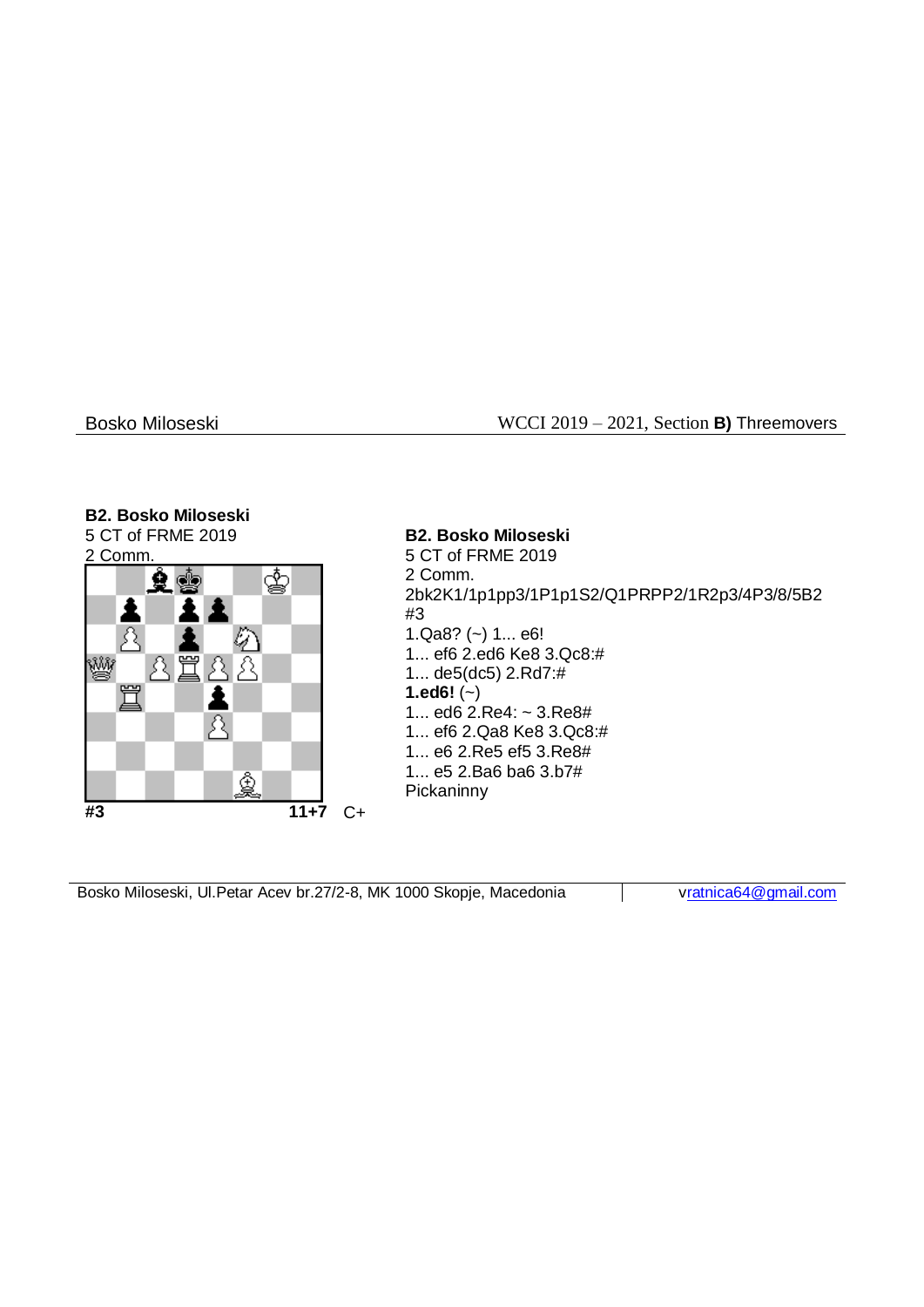#### Bosko Miloseski WCCI 2019 – 2021, Section **B)** Threemovers:

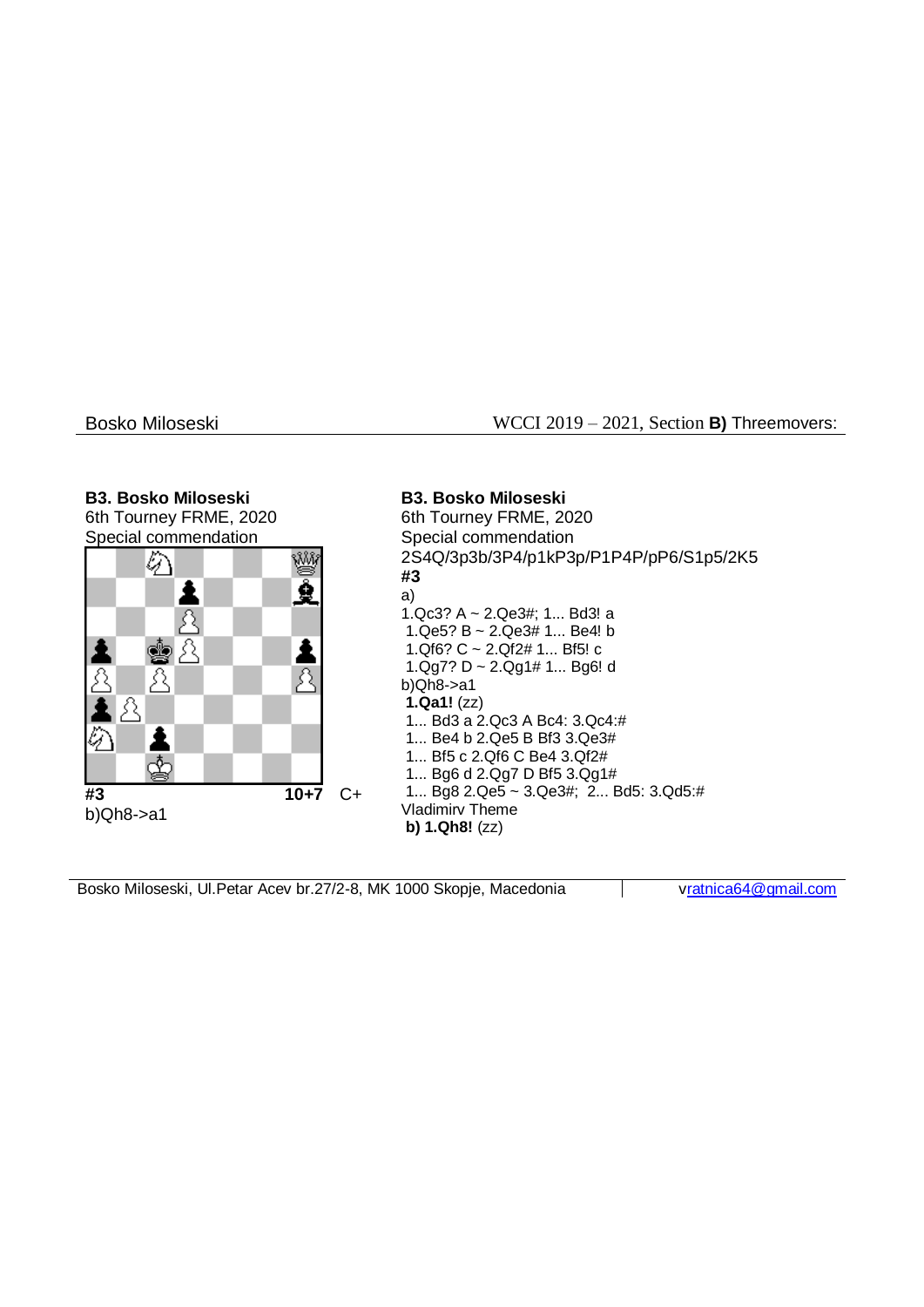### Bosko Miloseski WCCI 2019 – 2021, Section **B)** Threemovers

#### **B4. Bosko Miloseski B4. Bosko Miloseski** Super Problem 2021 Super Problem 2021 4R3/6pp/1Q6/4p1P1/2PR2p1/2PBK1P1/pbPB1S2/qk6 #3 Ŵ  $1.Rg4:? \sim 2.Rh4 \sim 3.Rh1#$  1... e4! β 1.Qb7? ~ 2.Qh1+ Bc1 3.Qc1:# 1... e4! 胃 A 1.Re5:? ~ 2.Kf4 ~ 3.Re1# 1... h6! 八 **1.Bh7:!** (~) の 1... ed4+ 2.Kd3 ~ 3.Re1# 1... e4 2.Bg6 Kc2: 3.Be4:# 1... g6 2.Re5: Kc2: 3.Bg6:# **#3 12+8** C+ Maslar theme

|  |  | Bosko Miloseski, UI. Petar Acev br. 27/2-8, MK 1000 Skopje, Macedonia | vratn |
|--|--|-----------------------------------------------------------------------|-------|
|--|--|-----------------------------------------------------------------------|-------|

hica64@gmail.com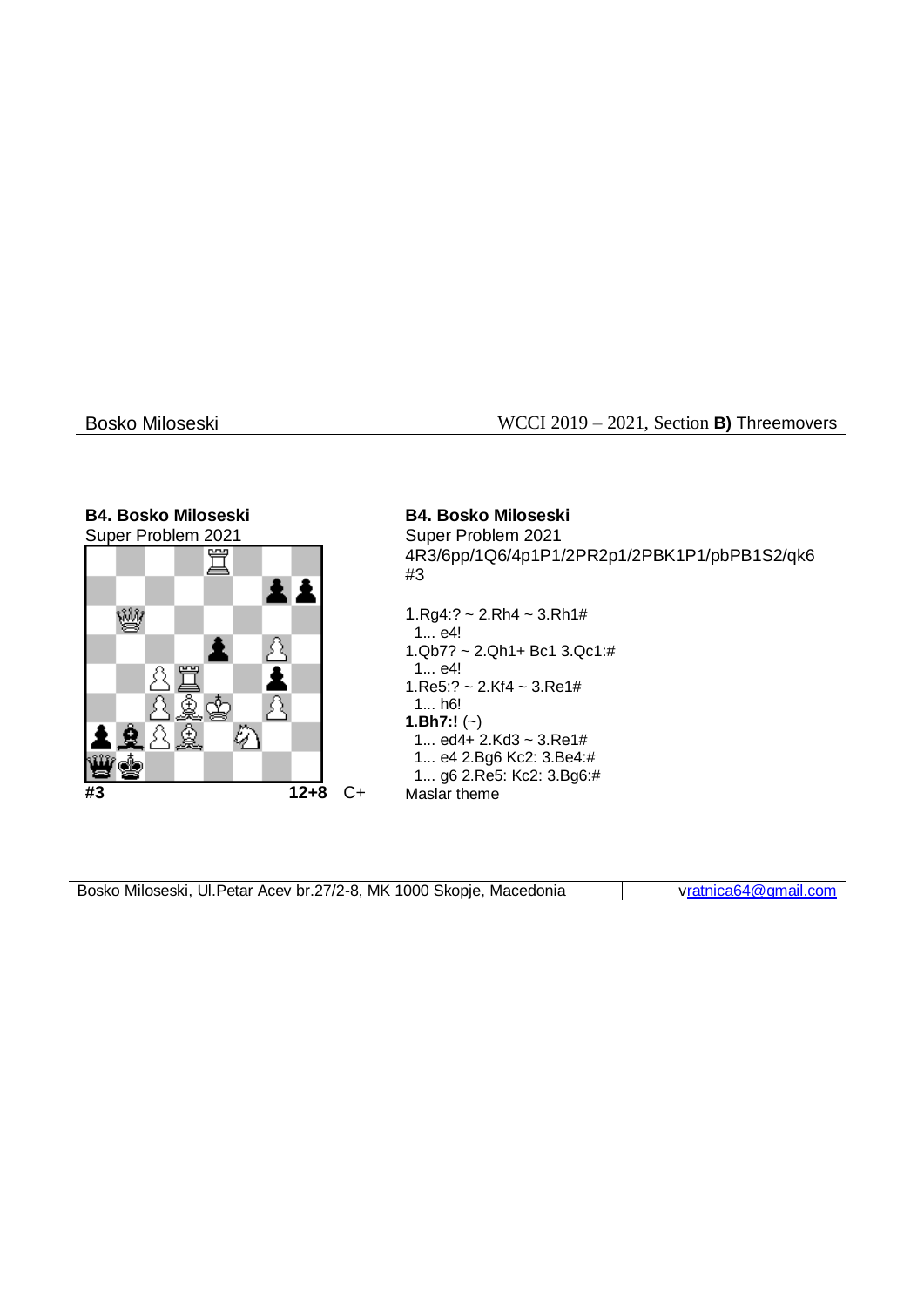### Bosko Miloseski WCCI 2019 – 2021, Section **B)** Threemovers:

#### **B5. Bosko Miloseski B5. Bosko Miloseski** Kudesmik 2021 Kudesmik 2021 8/3p2p1/3P4/S1p5/2P3P1/2PB4/ppPB2P1/bk2K3 **#3** a) 主 i 1.Bf5? B (~); 1... g6! R 1... g5 2.Bd7: Kc2: 3.Bf5# B **1.Bh7!** A (~) ⊘ 1... g6 2.g5 Kc2: 3.Bg6:# 1... g5 2.Bg8 Kc2: 3.Bh7# A Ā Д  $1.95$ ? (~)  $1...96!$ b) bpg7->c7 1.Bf5?  $B (-)$  1... c6 2.Bd7: Kc2: 3.Bf5# B Ā 1.Bg6? C (~); 1... cd6! ♔ 1... c6 2.Bh5 Kc2: 3.Bg6# C 1.Bh7? A (~) ; 1... cd6! **#3 10+7** C+ 1... c6 2.Bg8 Èc2: 3.Bh7# A **1.Be4!** D (~) 1... cd6 2.Bd5 Kc2: 3.Be4# D 1... c6 2.Bf3 Kc2: 3.Be4# D

Maslar theme; Switchback; Kozhakin theme